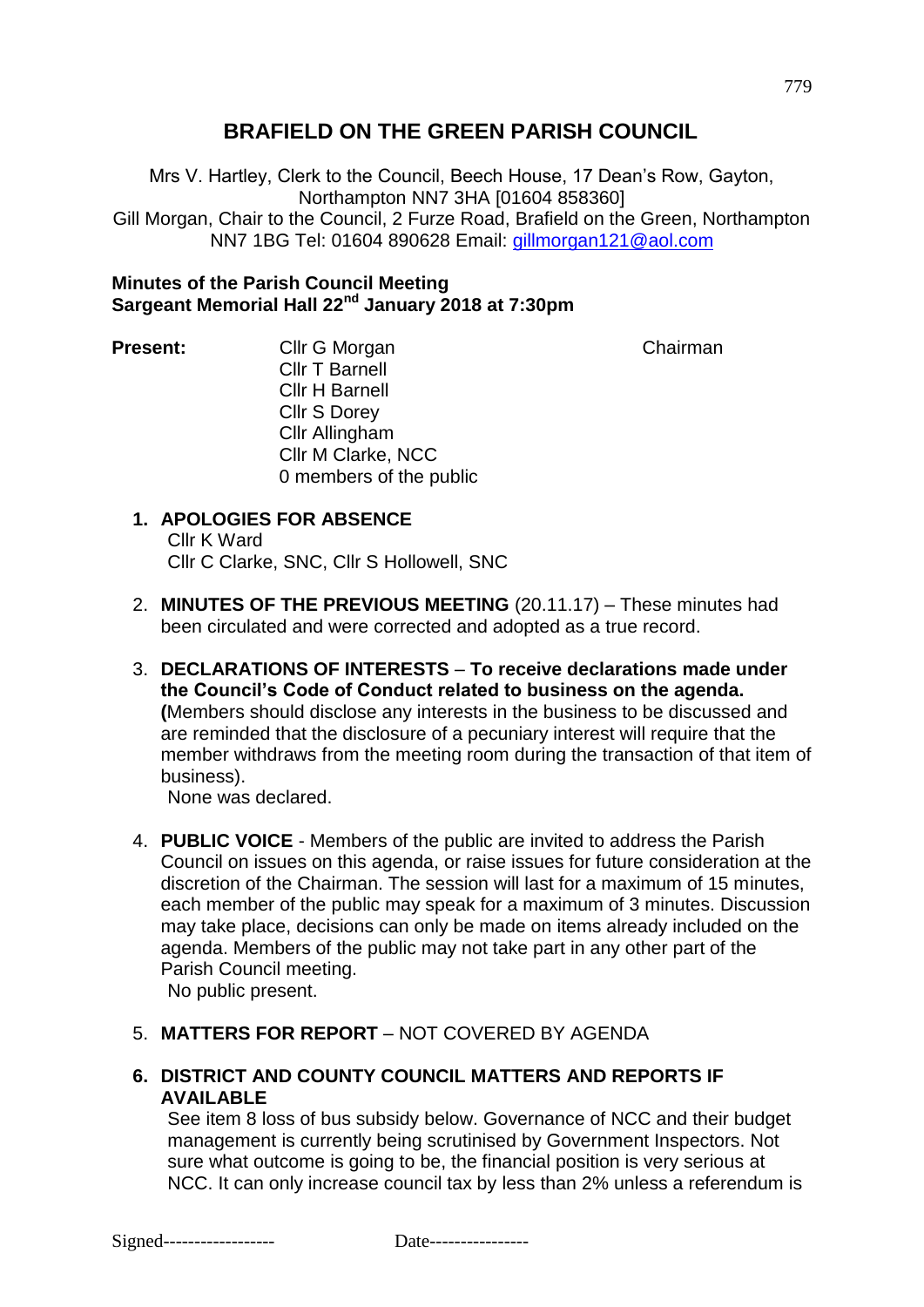held however they are allowed upto another 3% which is ringfenced for adult social care, which NCC are proposing to make. There is discussion around the proposal for two unitary authorities which may be an option. Inspection will be complete in mid March.

#### Emailed report from Cllr Hollowell re NCC Peer Review

| $7.$ Planning $-$ A) Local |                                                                       |                                                                                                                                                                                       |            |                                            |                                               |
|----------------------------|-----------------------------------------------------------------------|---------------------------------------------------------------------------------------------------------------------------------------------------------------------------------------|------------|--------------------------------------------|-----------------------------------------------|
| S/2017/2849/FUL            | 1 Furze Road Brafield On The<br>Green NN7 1BG                         | Single storey side and rear<br>extension                                                                                                                                              | 30/11/2017 | 5 - Site Visit Complete by<br>case officer |                                               |
| S/2017/2805/FUL            | St Laurence Church<br>Church Lane Brafield<br>On The Green NN7<br>1BA | Re-build part of existing boundary wall reduced in<br>height by 30 cm to match wall on left side of gate,<br>topped with cock and hen stones, using existing<br>stone and lime mortar |            | 22/11/2017                                 | 5 - Site Visit<br>Complete by<br>case officer |

#### B) STRATEGIC

Agreed that Cllr Morgan will ask Cllr Hollowell to assist in making a date as there has been such a delay in moving the village proposals forward.

#### **8. NCC PROPOSAL TO REMOVE BUS ROUTE SUBSIDY -** Deborah Rush, Clerk to Cogenhoe and Whiston Parish Council holding a meeting on 24.1.18. John Ellerby (NCC principal bus officer), CCllr Michael Clarke, DCllr Steven Hollowell, Ian Denton Chair Grendon PC, Jon Bailey Chair Cogenhoe & Whiston PC. And also hoping to get a representative from Centrebus to

attend. (Subsequently know that they have declined). Cllr Allingham will try to attend and will let Cllrs Barnells know if she cannot. Cllr Morgan stated that Parish Council is very disappointed at loss of service and because recently purchased new bus shelter. It is well used by elderly of village. Cllr M Clarke – NCC has no monies available to run service which costs £56000 per year. Possibility the extra 1% on the Council tax could be used but this is being called on for other uses as well. Cllr Clarke stated this was a high priority on his budget suggestions. Suggested writing to SNC to support Cllr Clarke's case.

#### **7. ESTATE MATTERS**

- A) FOOTPATHS -
- B) LIGHTING Clerk has reported light out at top of Grove Road **Cllr Dorey** reported on her work on Sox lighting which would reduce cost of supplies by Aylesbury Mains.. Suggestion to do 10 at a time (58 lights in village)- £110 per light (for 24 W PL- L conversion kit ). She will obtain a formal quote, find out when work could be done and circulate with a view to putting in a request before the end of the financial year. No grant available.

Also to clarify how many hours the bulbs are expected to last, costs of the bulbs and the on-going maintenance costs. **Cllr Allingham** will carry out a return on the investment.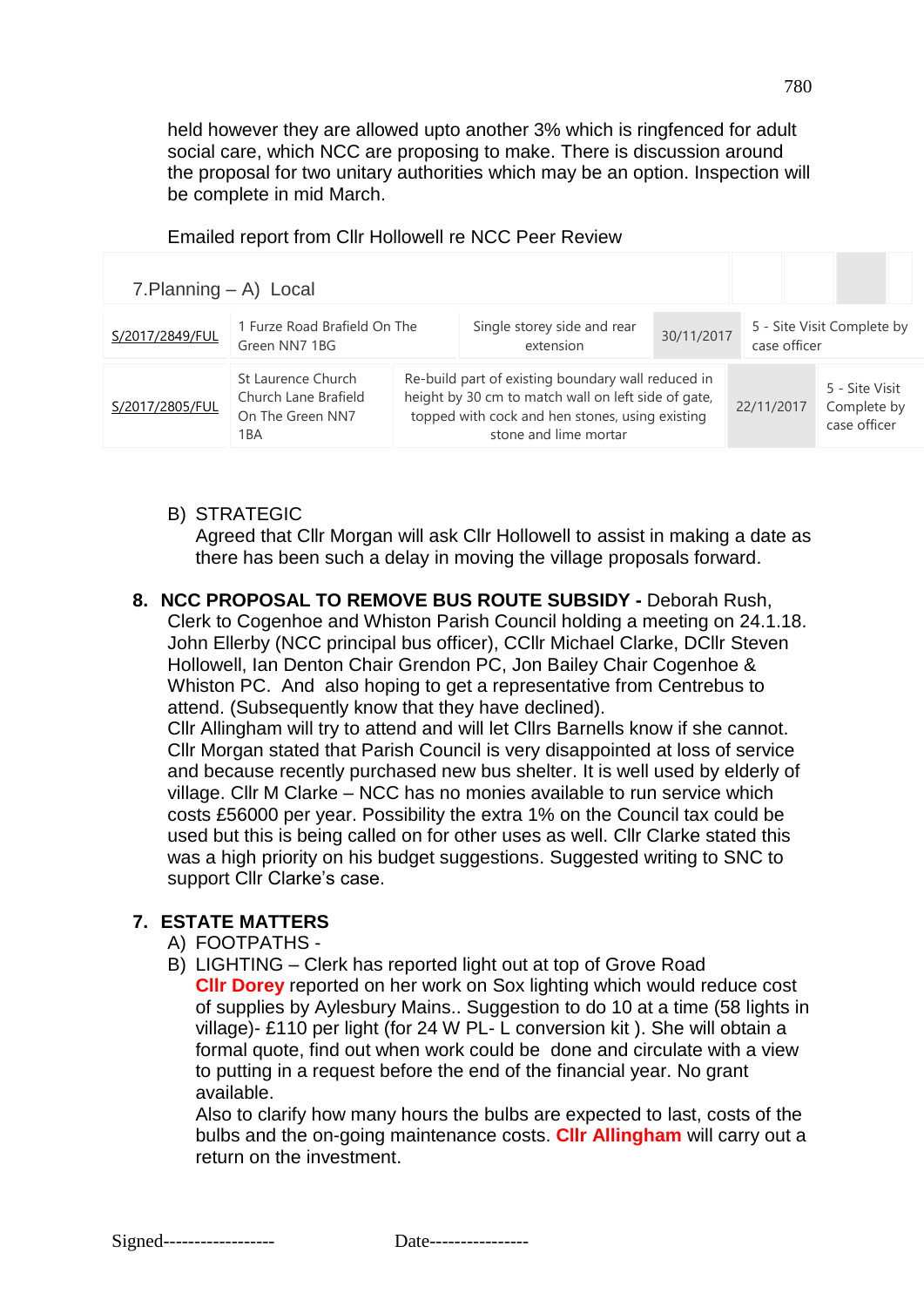C) GREEN & POND – grass damaged by a lorry. Cllr Barnell will add item to newsletter about damage to verges by vehicles

D) PLAY AREA – **Clerk** to ask Wicksteed to do an Annual Inspection of equipment.

E) GENERAL ESTATE MATTERS new bus shelter cleaner – withdrawn. But now Tracy Newman has started on 8th January. **Clerk** to inform her of the terms of payment (as 2 monthly) and make the appropriate arrangements with Barbara Osborne.

## **8. BUS SHELTER WINDOWS** – **Parish Council to consider replacing windows**.

**'**Jackie of All Trades' would charge £188.40 to replace the wood and Perspex. This was proposed by Cllr Morgan and seconded by Cllr Allingham. **Cllr Morgan** will contact the company.

It was agreed that the Parish Council should replace the damage done now and consider applying for grants to replace all the windows and re-paint the walls as the mural has become shabby.

# **9. SOCIAL & COMMUNITY MATTERS**

A) POLICE MATTERS – anti social parking - see item12

B) CHILDREN & YOUNG PEOPLE

C) GENERAL COMMUNITY ISSUES

- Cllr H Barnell circulated Denton's directory for interest.

- Cllr T Barnell reported that there was a power cut on  $1<sup>st</sup>$  January for 6 hours and asked whether it had affected everyone in the village.

# **10.HIGHWAY ISSUES – REPORTS OF PROBLEMS**

- **• Church Lane lorry – lorry still present ?– reported – ref 913342 – assumed this has gone., matter closed.**
- **• Bridle Close lorry – reported ref 913343 – Cllr Dorey will report to Police 101 and also mention Green Road Turning into Green Road from Bedford Road – bad parking on the junction- reported Ref 913346 – still occurring**

### **11. PARISH COUNCIL TO DISCUSS WEBSITE UPDATE AND COMPLIANCE WITH TRANSPARENCY LAWS** – **COMMUNICATIONS.**

This must be discussed at an informal meeting provisionally booked on 6th February, 7.45pm.

Current website is up to date with Transparency information.

**Clerk** to contact Danny Moody at NCALC and find out whether on line payments are acceptable and what are concerns around audit.

# **12. CORRESPONDENCE - OUTGOING / INCOMING**

## **Out-going:**

Highway issues reported.

Request to repair window of bus shelter – see item 10 on agenda

# **Incoming Emails/ letters circulated to councillors:**

i. **Northants CALC** - eUpdate , November/December 2017 – circ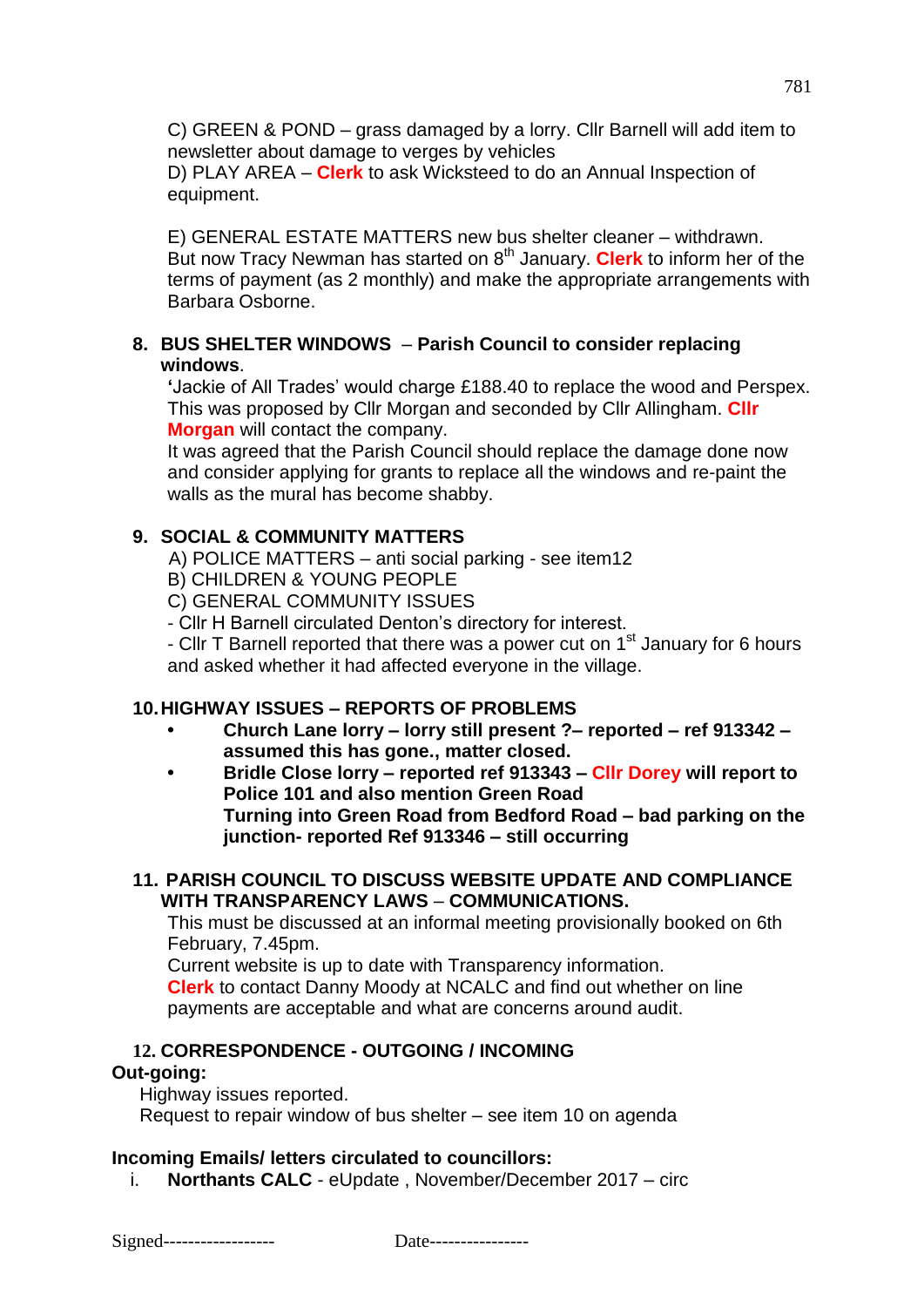- ii. **Rough Sleeper Estimate 2017** for South Northamptonshire Council
- iii. NCALC Last Call for Transparency Fund Applications
- iv. Parish Mapping Events Added to the Northants CALC Training Calendar
- v. **NCALC** Last Call for Transparency Fund Applications
- vi. **NCALC** Local Government Pay 2018 2020, increase of 2%
- vii. **Public Health** Pharmaceutical Needs Assessment consultation
- viii. **NCALC**  Audit Update, more to follow
- ix. **NCC** Cllr Heather Smith Budget 2018 Northamptonshire County Council
- x. **NCC** Northamptonshire County Council 2018-19 Budget Consultation: Phase 2, close 30.1.18
- xi. **NCC**  January's update from Northamptonshire County Council
- xii. **Local Council Advisor Service**  Urgent Data Protection Advice and Service
- xiii. SNC Wongs Renewal Street Trader renewal of licence
- xiv. ITV New TV Programme is looking for Grandparents to take part
- xv. NCALC Login details

# **13. FINANCE**

### PAYMENTS AGREED:

| <b>JS Landscapes</b> | Invoice 1146       | £200.00 | <b>Chg 144</b> |
|----------------------|--------------------|---------|----------------|
| <b>B.</b> Osborne    | Pay roll Oct -Dec  | £60.00  | Chq 145        |
| V Hartley            | Salary Oct - Dec   | £537.36 | <b>Chq 146</b> |
| <b>HMRC</b>          | Tax $Oct - Dec$    | £135.40 | Chq 147        |
| <b>Litter Picker</b> | Salary Oct - Dec   | £96.50  | <b>Chq 148</b> |
| E-on                 | Supplies Oct - Dec | £770.38 | Chq 149        |

Bank Balances:

- C/AC at 15.1.18 £7247.80
- D/Ac at 17.12.17 £12894.10
- 14. **AGREEMENT OF BUDGET FOR 2018/19 AGREEMENT OF BUDGET FOR 2018/19 – Agreement and Resolution to apply for Precept for 2018/19 –** The Clerk had circulated a draft budget. (attached) **The Council resolved to approve the budget of £13,000** that is appended to these Minutes, proposed by Cllr Allingham and seconded by Cllr Barnell. The Council then resolved to maintain the precept for a further year and apply for £ £13,000 from SNC to cover the amount required by the budget.

# **15.SUMMARY OF ACTION POINTS FOR COUNCILLORS ARISING FROM THIS MEETING – Councillors listed their actions for the next meeting.**

# **16. FUTURE AGENDA ITEMS AND COUNCILLORS' COMMENTS**

**–** Bus Service funding issues to go under Social and Community matters to enable us to keep informed and be aware of the implications of the potential loss of this valued service

782